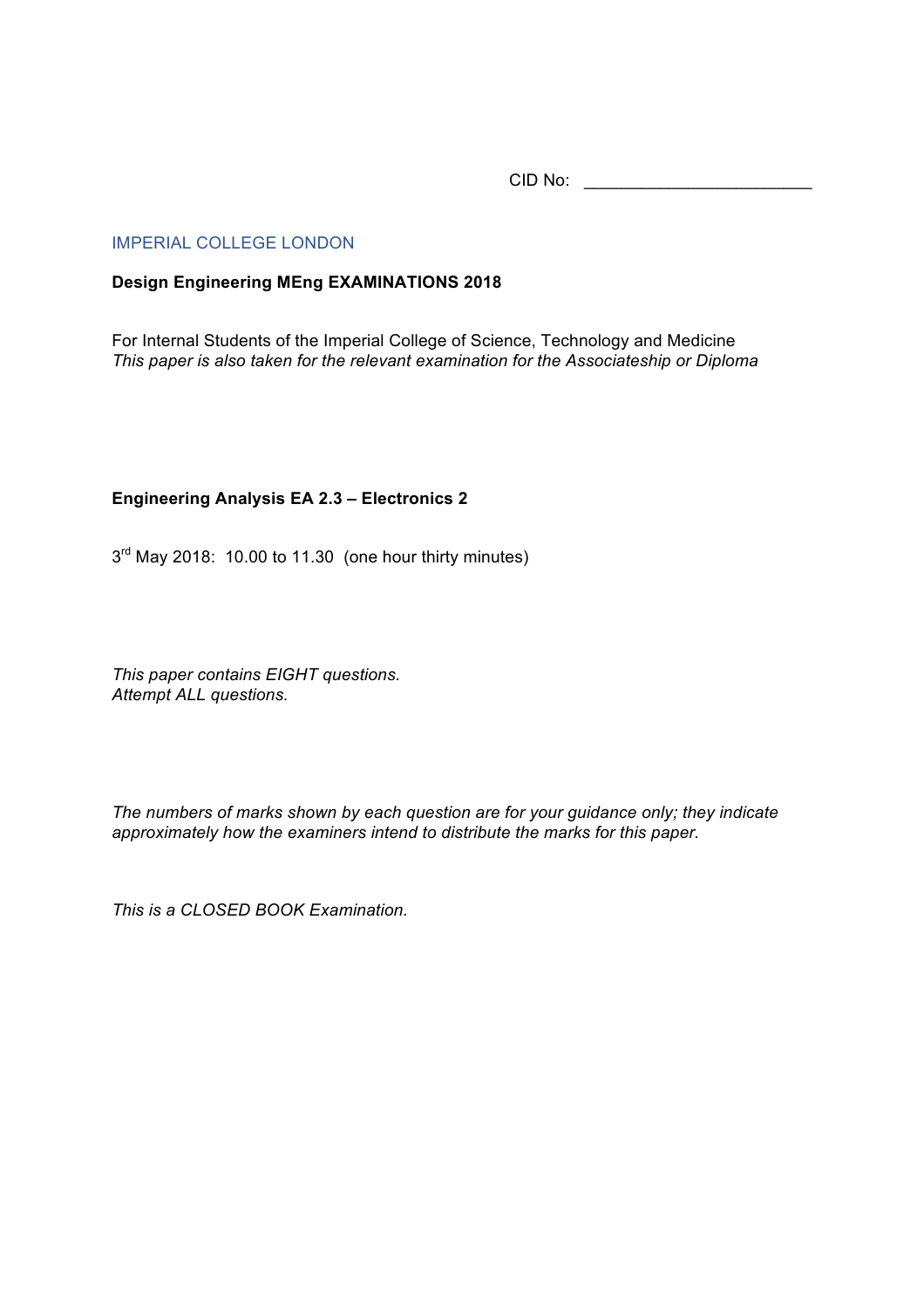- 1. You are designing an electronic system to measure breathing of a patient with a breathing frequency of up to 40 breaths/minute. However, the diagnostic technique measures turbulence in the flow that would be up to 100 times faster than the breathing frequency. Furthermore, the medical team told you that they need your system to have a measurement accuracy of 0.05%. You are required to pick an analogue to digital converter (ADC) to turn your transducer measurements, which ranges from 0 to 3.3V, to digital samples.
	- (i) What would you choose as the sampling frequency for the ADC? Why?

[4]

[4]

- (ii) How many bits must the ADC have as converted values? Why? What is the resolution of the ADC in volts?
- (iii) You were also told that the transducer could pick up interference of unknown frequencies from its surrounding. State with justifications and assumptions how you may avoid your captured signal being corrupted by such interference.

[4]

2. A signal  $x(t)$  can be modelled mathematically as:

$$
x(t) = \cos(62.8t) + 0.5\sin(125.6t + \frac{\pi}{2})
$$

(i) Sketch the waveforms  $cos(62.8t)$  and 0.5  $sin(125.6t + \frac{\pi}{2})$  for  $0 \le t \le 0.2$ . Hence sketch the signal  $x(t)$  for  $0 \le t \le 0.2$ .

[8]

(ii) Rewrite  $x(t)$  in exponential form. (There is no need to simplify the equation.)

[5]

(iii) Sketch the amplitude spectrum  $|X(j\omega)|$  of the signal.

[3]

- 3. In designing a real-time electronic system, you are given the choice of using polling or interrupt to handle some external events.
	- (i) State the limitations of polling when compared with using interrupts.
	- (ii) Describe the sequence of action that a microprocessor takes when an interrupt occurs.

[4]

[2]

(iii) What guidelines must you follow when writing an interrupt service routine?

[4]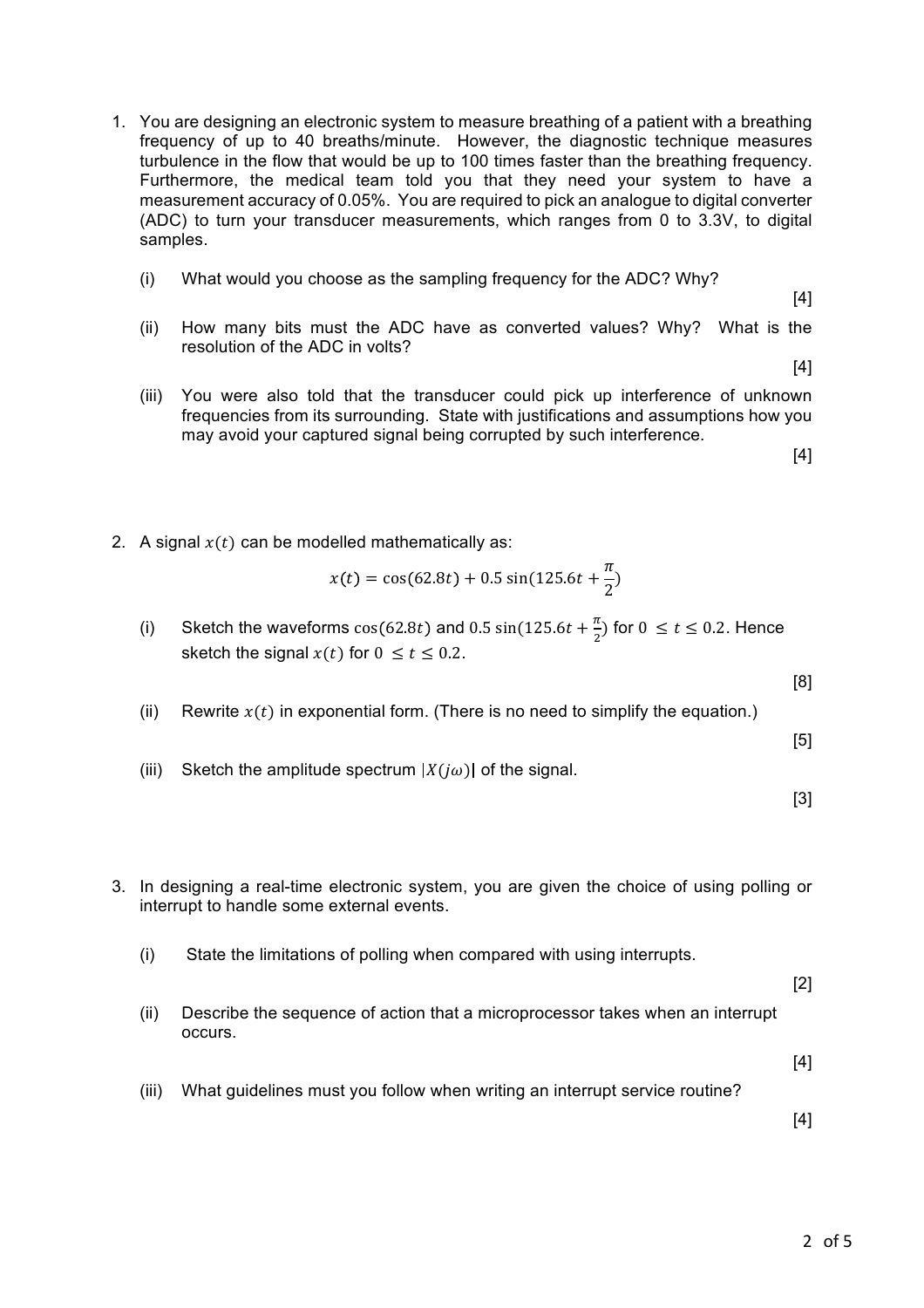4. The following differential equation describes the relationship between the output y(t) and the input  $x(t)$  of a linear system:

$$
7\frac{d^2y}{dt^2} + \frac{dy}{dt}10 = \frac{d^2x}{dt^2} + 2\frac{dx}{dt} - 4y(t)
$$

- (i) What is the order of this system?
- (ii) Given that  $Y(s)$  and  $X(s)$  are the Laplace Transforms of  $y(t)$  and  $x(t)$  respectively, write down the transfer function  $H(s) = Y(s)/X(s)$  for the system.
- 5. A system H consists of two circuits A and B connected in series with each other as shown in Figure Q5. The transfer function for circuit A is  $P(s)$  and for circuit B is  $Q(s)$ , and they are known to be:

$$
P(s) = \frac{1}{0.5s + 1} \qquad Q(s) = \frac{100}{s^2 + 2ks + 100}
$$

where k is a constant.

- (i) Derive the s-domain equation for the transfer function H(s) of the entire system? [5]
- (ii) What is the natural or resonant frequency of the system?

[3]

[2]

[4]

(iii) It is known that when  $k = 10$ , the system is critically damped. Sketch the step response of the system. Explain your answer.

[4]

(iv) If k is 1, sketch the step response of the system. Explain your answer.

[4]



*Figure Q5*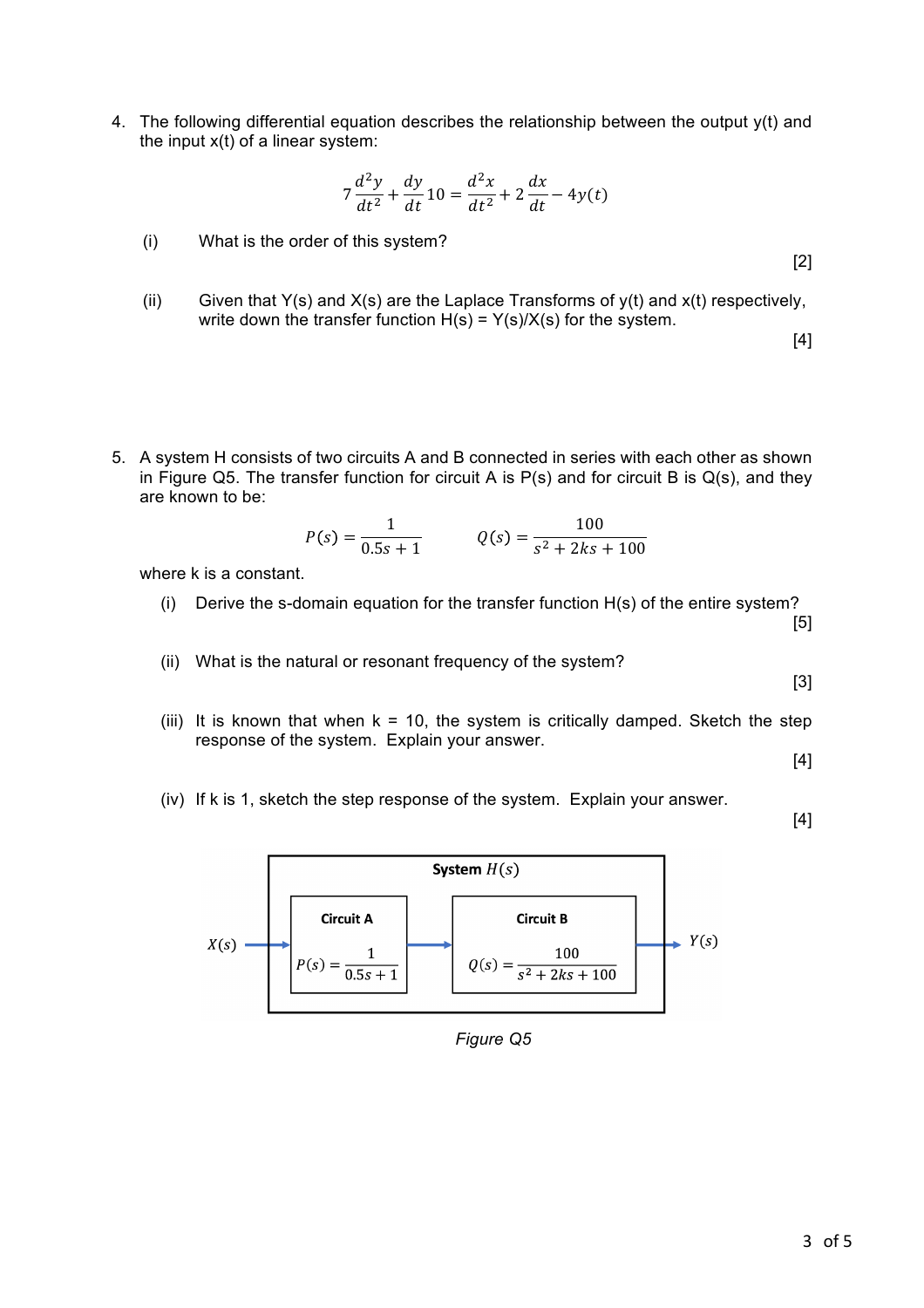- 6. The block diagram of a discrete-time shift-invariant system G is shown in Figure Q6. The input to the system is  $x[n]$  and the output is  $y[n]$ , where  $n = 0,1,2,3,...$  etc. The system is assumed to be casual, i.e.  $x[n] = y[n] = 0$ , for  $n < 0$ .
	- (i) Derive the difference equation for the system.

[4]

[4]

[4]

- (ii) Derive the output sequence  $y[0], y[1], ..., ..., y[9]$  given that  $x[0] = 0$  and  $x[n] =$ 10 for  $n > 1$ .
- (iii) Find the transfer function  $G[z]$  of the system.



*Figure Q6*

- 7. For the group project, you used an IMU to derive the pitch angle of the mini-segway vehicle.
	- (i) Explain the principle used by the accelerometer to measure the pitch angle.

(ii) Why is it not sufficient to rely on the accelerometer alone to provide the pitch angle measurement? [4]

- (iii) What does a gyroscope measure, and how can the gyroscope reading be used to measure the pitch angle? What is its limitations?
- (iv) How did you combine the two types of measurement to provide a better estimate of the pitch angle?

[4]

[4]

[4]